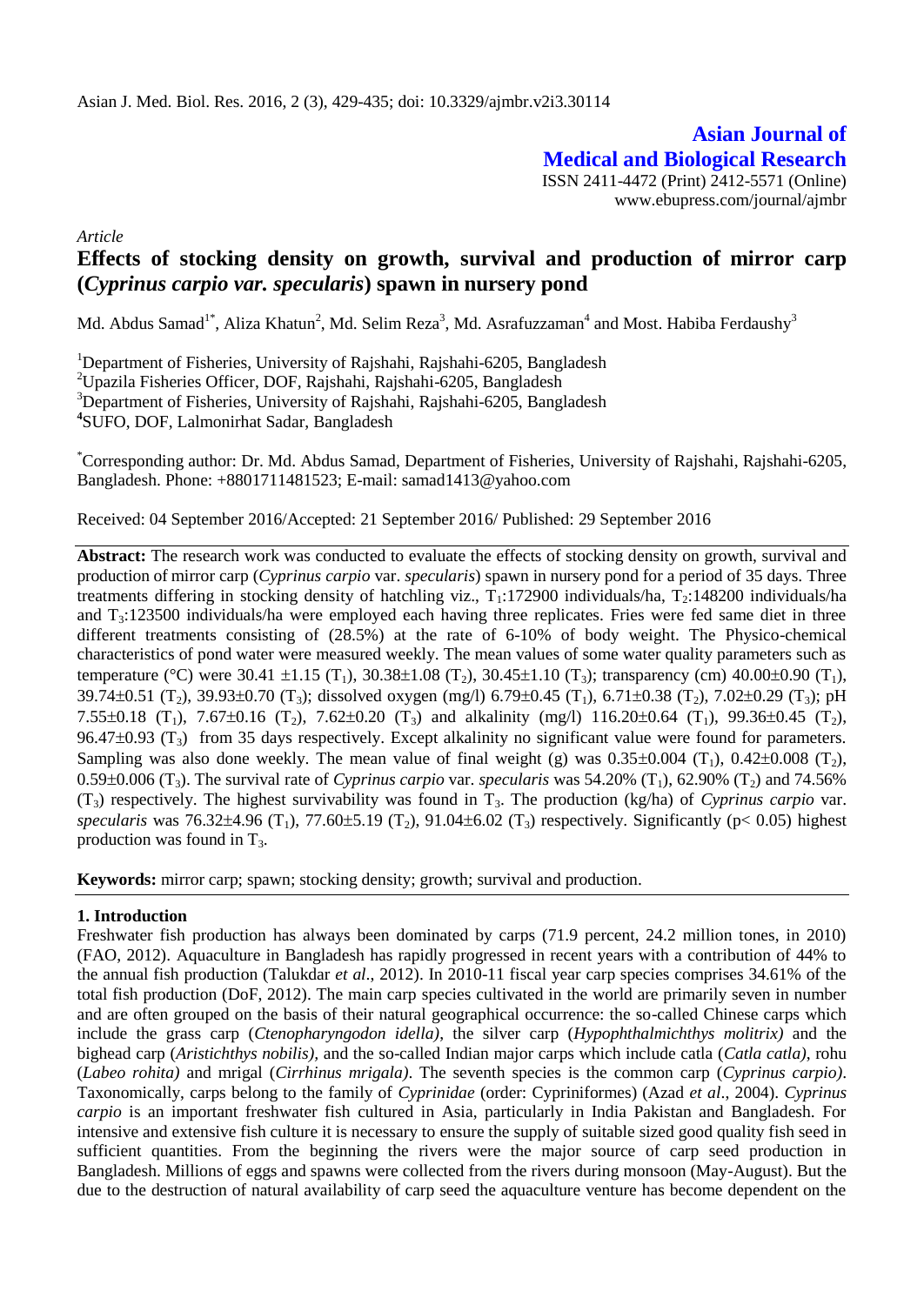**430**

hatchery produced fry. Induced spawning has opened the door of new era in the production of fish throughout the world. The main source of fish seeds in Bangladesh are spawn produced in government and private hatcheries and some collected from rivers. For a successful fish culture it is essential to cultivate fish in three stages of their life history. The three stages are i) fry rearing in nursery ponds ii) fingerlings in rearing ponds and iii) older fingerlings in stocking pond. The ultimate fish crop from the stocking ponds therefore, will largely depend upon the success achieved in rearing the fish in the two preceding stages. A number of studies have been performed on the effects of stocking density (Backiel and Le Cren 1967; Davis *et al*., 1984; Haque *et al*., 1993) on survival and growth of fry and fingerlings in different environmental conditions at different geographical locations, but the results of which varied from one experiment to another. The specific objectives in this study were to monitor water quality parameters, to evaluate the growth and production performance system under different levels of fish stocking densities and thereby to recommend the suitable density of *C. carpio* var*. specularis* in nursery pond.

# **2. Materials and Methods**

# **2.1. Study area and experimental design**

The experiment was carried out for a period of 35 days from  $6<sup>th</sup>$  October to 13<sup>th</sup> November-2011in nine earthen nursery ponds of the Department of Fisheries, University of Rajshahi, Bangladesh. The ponds were rectangular in shape and the surface area of each pond was 0.004 ha with an average depth of 1.0 meter. The ponds had similar rectangular size, depth, basin conformation and bottom type. Three triplicate treatments differing in stocking density of hatchling viz.,  $T_1$ :172900 individuals/ha,  $T_2$ :148200 individuals/ha and  $T_3$ :123500 individuals/ha were employed.

# **2.2. Pond preparation, stocking and fertilization**

The ponds were drained, freed from aquatic vegetation and well exposed to sunlight. After drying, quicklime (CaO, 250 kg ha<sup>-1</sup>) was spread over the pond bottom to eradicate harmful insects and pathogens. Three days after liming, all the ponds were filled with ground water to a depth of about 1.0 meter. Then all the experimental ponds were fertilized with organic manure (cow dung-1326.39 kg/ha) and inorganic fertilizer (urea-242.06 kg ha<sup>-1</sup>, TSP-192.66 kg ha<sup>-1</sup>) as basal dose after 5 days. Seven days after manuring, the pond water was sprayed with sumithion (2470 ml/ha) to eradicate harmful insects and predatory zooplankton such as copepods and cladocerans. All the nursery ponds were surrounded by fine-meshed nylon nets fixed with locally available bamboo poles to prevent predators (such as frogs, snakes etc) to enter the ponds. Fry of *C. carpio* were collected from Banga Bihary Hatchery, Balihar union under Naogoan district and stocked in the experimental ponds. Before releasing the larvae to the experimental pond the initial length and weight of 10% larvae were recorded with the help of a scale and a sensitive portable electric balance (OHAUS, MODEL no. CT-1200-5). Initial length and weight of spawn were  $1.00 \pm 0.02$  cm and  $0.013 \pm 0.008$  g respectively.

### **2.3. Fertilization**

After stocking, all the ponds were fertilized with cowdung at the rate of 247 kg ha−1, Urea 25.0 kg ha−1 and TSP 12.5 kg ha<sup>-1</sup> at weekly intervals to stimulate the primary productivity of the ponds throughout the experimental period.

### **2.4. Supplementary feeding**

Inclusion rate (%) of different feed and Proximate composition of feed used in the experiment is shown in Tables 1 and 2. Fries in all the treatments were fed with same type of supplemental feed consisting of 28.5% protein in a mixture of fish meal, rice bran, wheat flour, maize bran and mustard oil cake at the rate of 6%, 7%, 8%, 9% and 10% body weight per daily at  $1^{\text{st}}$ ,  $2^{\text{nd}}$ ,  $3^{\text{rd}}$ ,  $4^{\text{th}}$ ,  $5^{\text{th}}$ ,  $6^{\text{th}}$  and  $7^{\text{th}}$  week respectively. The quantities of feed were adjusted every seven days interval on the basis of increase in the average body weight of the stocked biomass. The feed was broadcast on the pond water surface.

| Table 1. Inclusion rate (%) of different feed used in the experiment. |  |  |  |  |  |  |  |
|-----------------------------------------------------------------------|--|--|--|--|--|--|--|
|-----------------------------------------------------------------------|--|--|--|--|--|--|--|

| <b>Ingredients</b> | Inclusion rate $(\% )$ |
|--------------------|------------------------|
| Fish meal          | 25                     |
| Mustard oil cake   | 20                     |
| Rice bran          | 15                     |
| Wheat flour        | 20                     |
| Maize bran         | 20                     |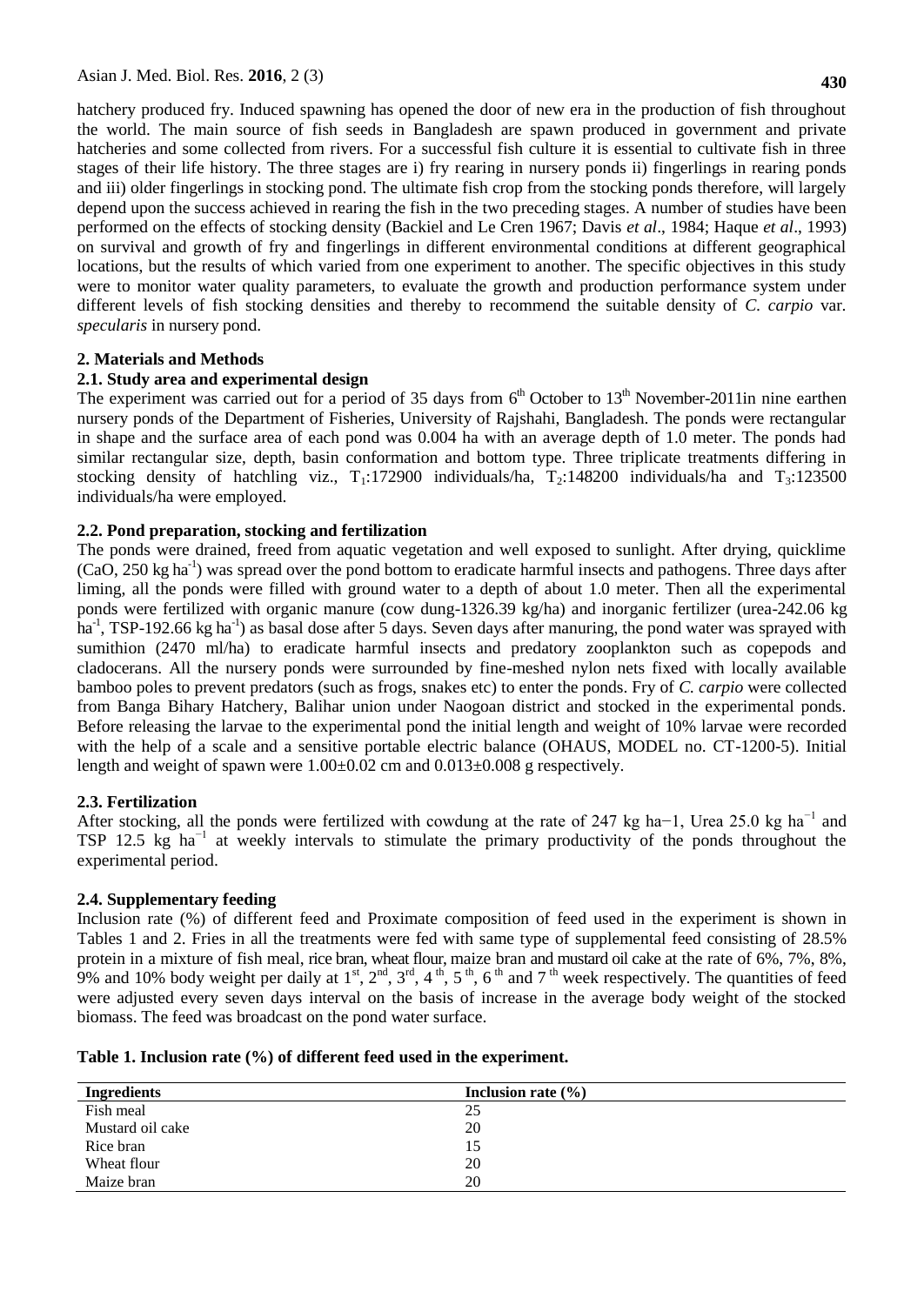| Table 2. Proximate composition of feed used in the experiment. |  |  |  |
|----------------------------------------------------------------|--|--|--|
|----------------------------------------------------------------|--|--|--|

| <b>Components</b> | <b>Diets</b> |
|-------------------|--------------|
| Moisture          | 9.8%         |
| Crude protein     | 28.5%        |
| Crude lipid       | 13.6%        |
| Crude fiber       | 14.5%        |
| Ash               | 7.55%        |
| <b>NFE</b>        | 26.25%       |

\* Nitrogen free extract (NFE) calculated as

100-% (Moisture + Crude protein+ Crude lipid+ Crude Fiber+ Ash

### **2.5. Water quality parameters**

Water samples from each pond were collected during 9:00–10:00 a.m. at 15 day's interval for analysis of important Physico-chemical parameters such as temperature, transparency; dissolved oxygen, pH, total alkalinity and ammonia-nitrogen were recorded. Secchi disc was used for the measurement of water transparency and water temperature was recorded by an ordinary Celsius thermometer ( $O^{\circ}$ C to 120<sup>o</sup>C). The dissolved oxygen, pH and total alkalinity of water were measured by using a HACH Kit (DR/2010 model, HACH, Loveland, CO, USA, a direct reading spectrophotometer) at the pond site.

#### **2.6. Estimation of growth, survival, production**

Fries were sampled weekly by a fine-meshed nursery net for the assessment of growth, health condition and feed adjustment. 10% stocked from each experimental pond were sampled weekly for weight measurement. Growth in terms of weight and Specific Growth Rate (SGR) was estimated. SGR calculated according to Brown (1957). After 90days of rearing, the fingerlings were harvested by repeated netting, followed by draining the ponds. The fingerlings were counted and weighed individually. Survival (%) and production (kg ha–1) of fingerlings were then calculated and compared among the treatments.

#### **2.7. Calculations and statistical analysis**

The following formulae were applied to the data:

 $\hat{\varphi}$  Mean weight gain (g) = Mean final weight- Mean initial weight

 $\hat{\mathcal{F}}$  SGR (%, bwd<sup>-1</sup>) =  $\frac{L_n \text{ final weight} - L_n \text{ initial weight}}{\text{Culture period}} \times 100$ 

(Brown, 1957)

 $\hat{\varphi}$  Survival rate (%) = No. of fish harvested/ No. of fish stocked x 100

 $\hat{\varphi}$  Production= No. of fish harvested x final weight of fish.

#### **2.8. Statistical analysis**

For the statistical analysis of data collected, one-way analysis of variance (ANOVA) was performed using the SPSS (Statistical Package for Social Science, evaluation version-15.0). Significance was assigned at the 0.05% level. The mean values were also compared to see the significant difference through DMRT (Duncan Multiple Range Test) after Zar (1984). A simple cost–benefit analysis was done to estimate the net benefits from different treatments.

#### **3. Results**

### **3.1. Water quality parameters**

Mean levels of physico-chemical parameters over the 35 days nursing of spawn are presented in Table 3 and Figure 1. The mean water temperature (°C), transparency (cm), dissolved oxygen (mg/1) and pH in treatment  $T_1$ ,  $T_2$  and  $T_3$  were not statistically significant (P>0.05). Total alkalinity was statistically significant (P<0.05) with the treatments. Despite these variations, water quality parameters in all the experimental ponds were within the normal range for fish culture (Table 3).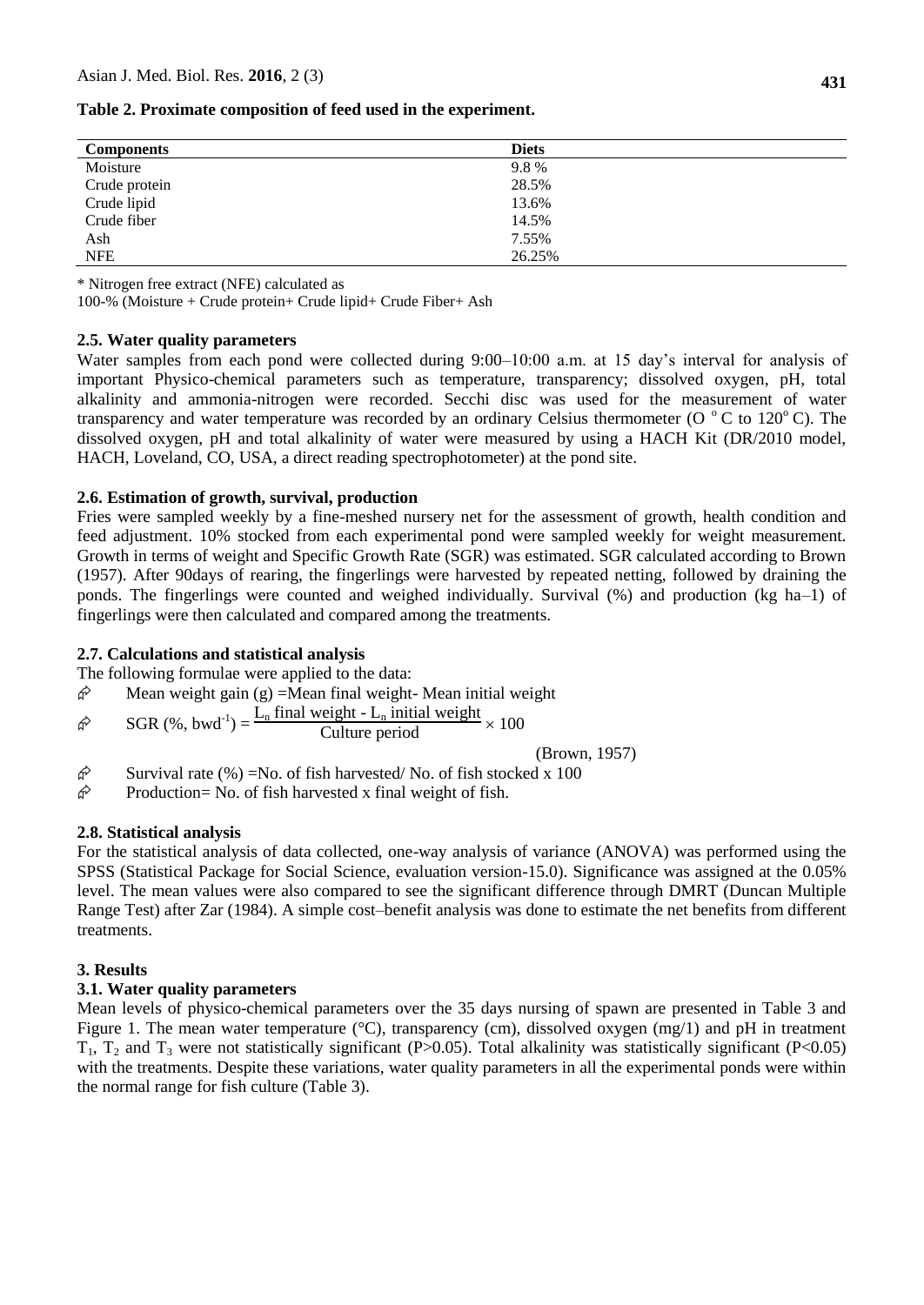|  | 432 |
|--|-----|
|  |     |

| <b>Treatments</b><br><b>Parameters</b> |                                | $T_{2}$                       | $\mathbf{T}_3$                |
|----------------------------------------|--------------------------------|-------------------------------|-------------------------------|
| Water temperature $(^{\circ}C)$        | $30.41 \pm 1.15$ <sup>a</sup>  | $30.38 \pm 1.08$ <sup>a</sup> | $30.45 \pm 1.10^{\text{a}}$   |
| Transparency (cm)                      | $40.00 \pm 0.90$ <sup>a</sup>  | $39.74 \pm 0.51$ <sup>a</sup> | $39.93 \pm 0.70$ <sup>a</sup> |
| DO(mg/l)                               | $6.79 \pm 0.45$ <sup>a</sup>   | $6.71 \pm 0.38$ <sup>a</sup>  | $7.02+0.29$ <sup>a</sup>      |
| pH                                     | $7.55{\pm}0.18$ a              | $7.67 \pm 0.16$ <sup>a</sup>  | $7.62{\pm}0.20^{\text{ a}}$   |
| Total alkalinity (mg/l)                | $116.20 \pm 0.64$ <sup>a</sup> | 99.36 $\pm$ 0.45 <sup>b</sup> | $96.47 \pm 0.93$ <sup>c</sup> |

|  |                      | Table 3. Mean physico-chemical characters of water in the earthen nursery ponds during the |  |  |  |  |  |
|--|----------------------|--------------------------------------------------------------------------------------------|--|--|--|--|--|
|  | experimental period. |                                                                                            |  |  |  |  |  |

Figures in a row bearing common letter do not differ significantly (P<0.05).

# **3.2. Growth, survival rate and production of fish**

Growth and production parameters of fingerlings are shown in Table 4. The increase in weight was the highest in  $T_3$  followed by  $T_2$  and  $T_1$ . The initial length and weight of hatchings, stocked in all the ponds were same. The fish in  $T_3$  treatment showed the highest gain in weight (0.58±0.04g) compared to the  $T_2$  and  $T_1$  treatments, where stocking density of spawn was 123500 individuals  $ha^{-1}$ . However, the mean final weight and SGR(%, bwd<sup>-1</sup>) of fingerlings among the treatments was significantly different (P<0.05). SGR in T<sub>3</sub> was significantly higher (P<0.05) than in  $T_2$  and  $T_1$ .

Therefore, mean final weight and SGR were best for fish in  $T_3$  where lowest number of hatchlings (123500) individuals ha<sup>-1</sup>) was reared. The highest survival rate (74.56%) was also observed in T<sub>3</sub> and the lowest (54.20%) in  $T_1$ . There was a significant variation (P<0.05) in the survival rate was observed among different treatments. The mean production (kg ha−1) of fry was 76.32±4.9, 77.60±5.1and 91.04±6.02 in treatment T<sub>1</sub>, T<sub>2</sub> and  $T_3$ , respectively. Production was highest in treatment  $T_3$  and lowest in treatment  $T_1$ . However, production of fries differ significantly (P<0.05) among the three treatments (Table 4).

# **Table 4. Growth performance, survival and production of** *C. carpio* **var.** *specularis* **fry after 35 days of rearing.**

| <b>Parameters</b>              | <b>Treatments</b>              | $\mathbf{T}_2$                 | $T_3$                          |  |
|--------------------------------|--------------------------------|--------------------------------|--------------------------------|--|
| Initial weight $(g)$           | $0.013 \pm 0.008$ <sup>a</sup> | $0.013 \pm 0.008$ <sup>a</sup> | $0.013 \pm 0.008$ <sup>a</sup> |  |
| Weight gain $(g)$              | $0.34 \pm 0.03^b$              | $0.41 \pm 0.04^b$              | $0.58 \pm 0.04^a$              |  |
| Final weight $(g)$             | $0.35 \pm 0.004$ <sup>c</sup>  | $0.42 \pm 0.008^b$             | $0.59 \pm 0.006^a$             |  |
| $SGR(\%$ , bwd <sup>-1</sup> ) | $8.86 \pm 2.12$ <sup>c</sup>   | $9.34 \pm 3.52^b$              | $10.32 \pm 3.16^a$             |  |
| Survival rate (%)              | $54.20 \pm 0.76$ <sup>c</sup>  | $62.90 \pm 0.74^b$             | $74.56 \pm 0.73$ <sup>a</sup>  |  |
| Yield(kg/ha/35 days)           | $76.32{\pm}4.96^b$             | $77.60 \pm 5.19^b$             | $91.04 \pm 6.02^a$             |  |

Figures in a row bearing common letter do not differ significantly (P<0.05).

# **4. Discussion**

### **4.1. Water quality parameters**

Growth, feed efficiency and feed consumption of fishes are normally governed by a few environmental factors (Brett, 1979). Fish culturists are more conscious about the maintenance of optimum condition of water quality. Water temperature plays an important role in the physiology of fish, the relative quality of food intake and standardization of feeding levels might also be affected to a great extent with a marked effect on overall production of fish. In the present study the average temperature of the experimental ponds was within the acceptable range for nursery ponds that agrees well with the findings of Haque *et al.* (1993, 1994) ; Kohinoor *et al.* (1994); Hossain *et al.* (2013); Chakraborty and Mirza (2007) and Priyadarshini *et al.* (2011).

Transparency is an important physical factor, which indicates the productivity of a water body. In this study, transparency ranged from  $39.74 \pm 0.51$  to  $40.00 \pm 0.90$  cm which is within the range found by Kohinoor (2000) who recorded transparency values ranging from 15 to 58 cm. Hossain *et al.* (2013); Wahab *et al.* (1995) and Chakraborty and Mirza (2007) recorded almost similar transparency values of pond water in nursery pond.

Dissolved oxygen (DO, mg/l) is another important water quality parameter responsible for normal living of aquatic organisms. Wahab *et al.* (1995) recorded dissolved oxygen ranging from 2.2 to 7.1 mg/l. Chakraborty and Mirza (2007) recorded DO 3.88 to 5.22 mg/l while Kohinoor (2000) measured dissolved oxygen 2 to 7.4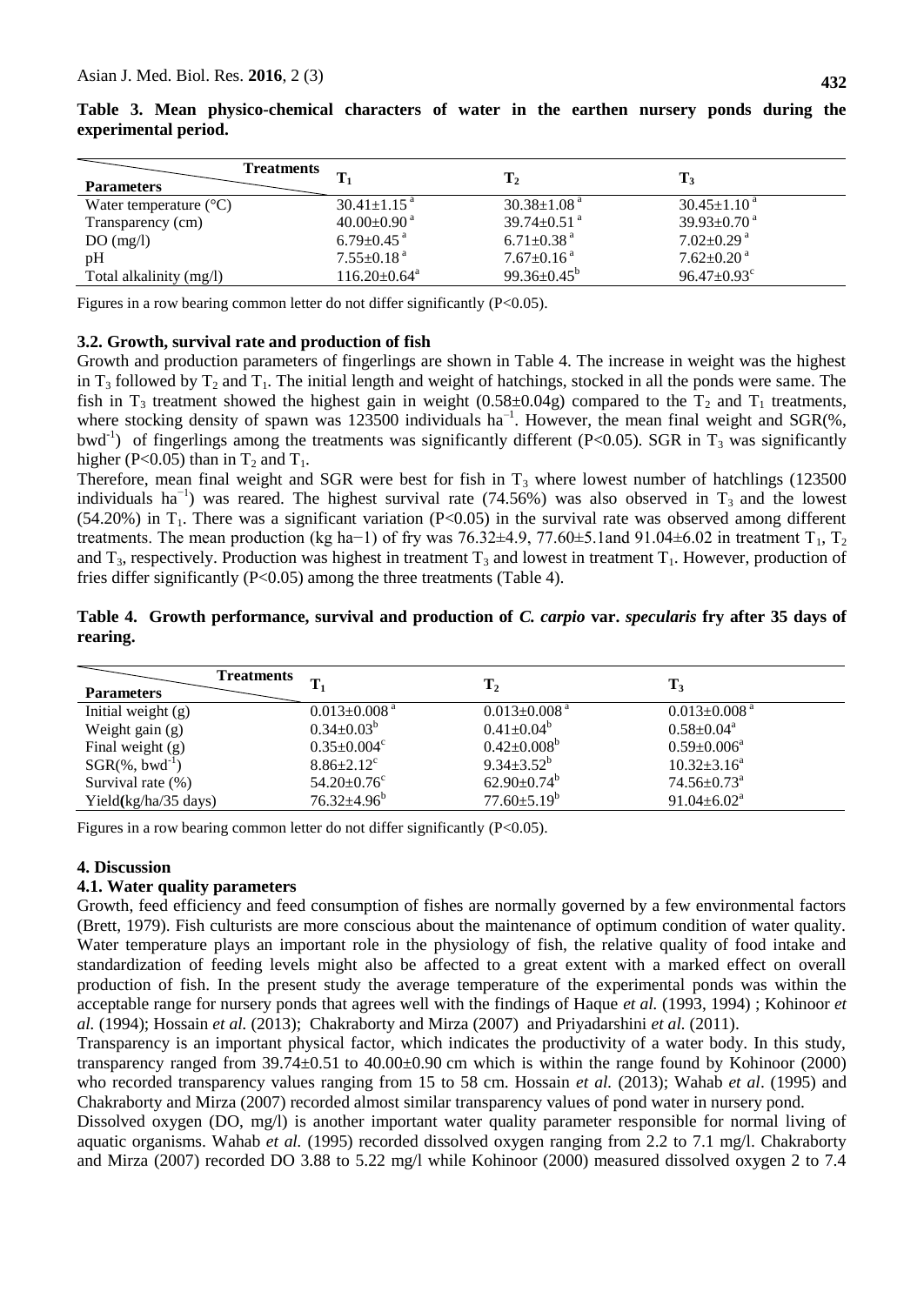mg/l in nursery pond. So, the level of dissolved oxygen (DO) was within the acceptable range in all the experimental ponds.

According to Swingle (1957) pH 6.5 to 9.0 is suitable for pond fish culture and pH more than 9.5 is unsuitable because free  $CO<sub>2</sub>$  is not available in this situation. The pH values of the present study are also agree with the findings of Hossain *et al.* (2013), Chakraborty and Mirza (2007), Kohinoor *et al.* (1994), Chakraborty *et al.* (2003) and Rahman and Rahman (2003).

In alkaline waters essential nutrients are found in higher quantities and this is the most important reason for higher biological productivity in alkaline waters than in acidic waters. But highly alkaline condition is not favorable for biological production (Rahman, 1992). The findings of the present study of alkalinity are in agreement with those of Islam (2002), Rahman and Rahman (2003). Boyd (1998) stated that the natural fertility of pond water increases with increase in total alkalinity more than 100 mg/l should be present in high productive water bodies. Kohinoor (2000) found the average total alkalinity values above 100 mg/l in his experiments. The mean values of alkalinity in the present study are more or less agreed with the above scientists.

# **4.2. Growth, survival rate and production of fish**

Growth in terms of weight, weight gain and SGR of fries of *C. carpio* var. *specularis* was significantly higher in  $T_3$  where the stocking density was low compared to those of  $T_1$  and  $T_2$  although the same food was supplied in all the treatments at an equal ratio. The low specific growth rate of fry in treatment  $T_1$  and  $T_2$  appeared to be related with higher densities and increased competition for food and space (Haque *et al*., 1994; Islam *et al*., 2002; Islam, 2002; Rahman and Rahman, 2003; Chakraborty *et al*., 2006; Rahman & Verdegem, 2010). High density of fries in combination with increased concentration of food particularly mustard oil cake in the rearing system might have produced a stressful situation and toxic substance which could be the probable cause for poor growth in treatment  $T_1$  and  $T_2$  (Haque *et al.*, 1994; Rahman and Rahman, 2003).

Significantly higher survival rate was recorded in  $T_3$ , where, the stocking density was lower than  $T_1$  and  $T_2$ . The reason for reduced survival rate in these treatments was probably due to higher stocking density of fry as well as competition for food and space in the experimental ponds. Priyadarshini *et al. (*2011) found survival rate of *Cyprinus carpio* fry and fingerlings 61.67 and 68.89 % in manure+feed and feed fed ponds at a stocking density of 4 individual/m<sup>2</sup>. Hossain *et al.* (2013) found the survival rate of silver carp and bata 55.05 to 63.11 and 51.10 to 55.18 % in nursery pond. Samad *et al*. (2014) also found highest survival rate (75.17±0.48) and lowest survival rate (65.77±0.28) in nursery ponds for fry rearing of *L. bata.* Similar results also were obtained by Tripathi *et al*. (1979), Uddin *et al.* (1988), Haque *et al.* (1994), Kohinoor *et al*. (1994), Hossain (2001), Rahman and Rahman (2003) , Chakraborty *et al.* (2003) and Chakraborty & Mirza (2007) for fry and fingerlings of various carp and barb species.

In the present study, significantly higher production was observed in  $T_3$  at lower fish density compared to those of T<sup>1</sup> and T2. Priyadarshini *et al.* (2011) obtained gross production of *Cyprinus carpio* fry 2309.01 g/tanks/months fed with feed and manure a stocking density of 4 individuals/m<sup>2</sup>. Saha *et al.* (1988) obtained a gross production of 1385.15 to 1995.60 kg ha<sup>-1</sup> by 8 weeks rearing of rohu (*Labeo rohita*) fingerlings at 0.6 to 0.8 million ha-1 stocking densities. Rahman *et al.* (2009) obtained a gross production of 1075.12 to 1576.08 kg ha<sup>-1</sup> of reba carp (*Cirrhinus ariza*) fingerlings at 0.8 to 1.2 million ha<sup>-1</sup> stocking densities in 8 weeks. Rahman *et al.* (2004) obtained a production of 1869.10 kg ha-1 by rearing *Labeo calbasu* at a stocking density of 0.8 million hatchling  $ha^{-1}$ .

Overall, highest growth, survival and production of fries were obtained at a density of 123500 hatchlings ha<sup>-1</sup>. In the present investigation, the amount of supplementary feeds given in different treatments was based on the number of hatchlings stocked and amount of feed provided per fry was kept at the same level. Hence, the observed low growth at higher stocking densities could be due to less availability of natural food and some variations in environmental parameters. Incorporation of mustard oil cake at a higher proportion (60%) in the supplementary feed may have produced obnoxious gases and stressful situation in the pond environment which might be accounted for poor growth in *L. bata* fingerlings (Kohinoor *et al*., 1997). The results in the present experiment are very similar to those of Saha *et al*. (1988), Kohinoor *et al*. (1994), Hossain (2001), Rahman and Rahman (2003) and Chakraborty *et al*. (2003, 2006).

# **5. Conclusions**

Finally, it can be concluded that the survival, growth, and production of *C. carpio* var*. specularis* fries were inversely related to the stocking densities of spawn. Stocking density of 123500 million hatchlings ha− <sup>1</sup> may be advisable for rearing of *C. carpio* var. *specularis* fries for 35 days in single-stage nursing. Therefore such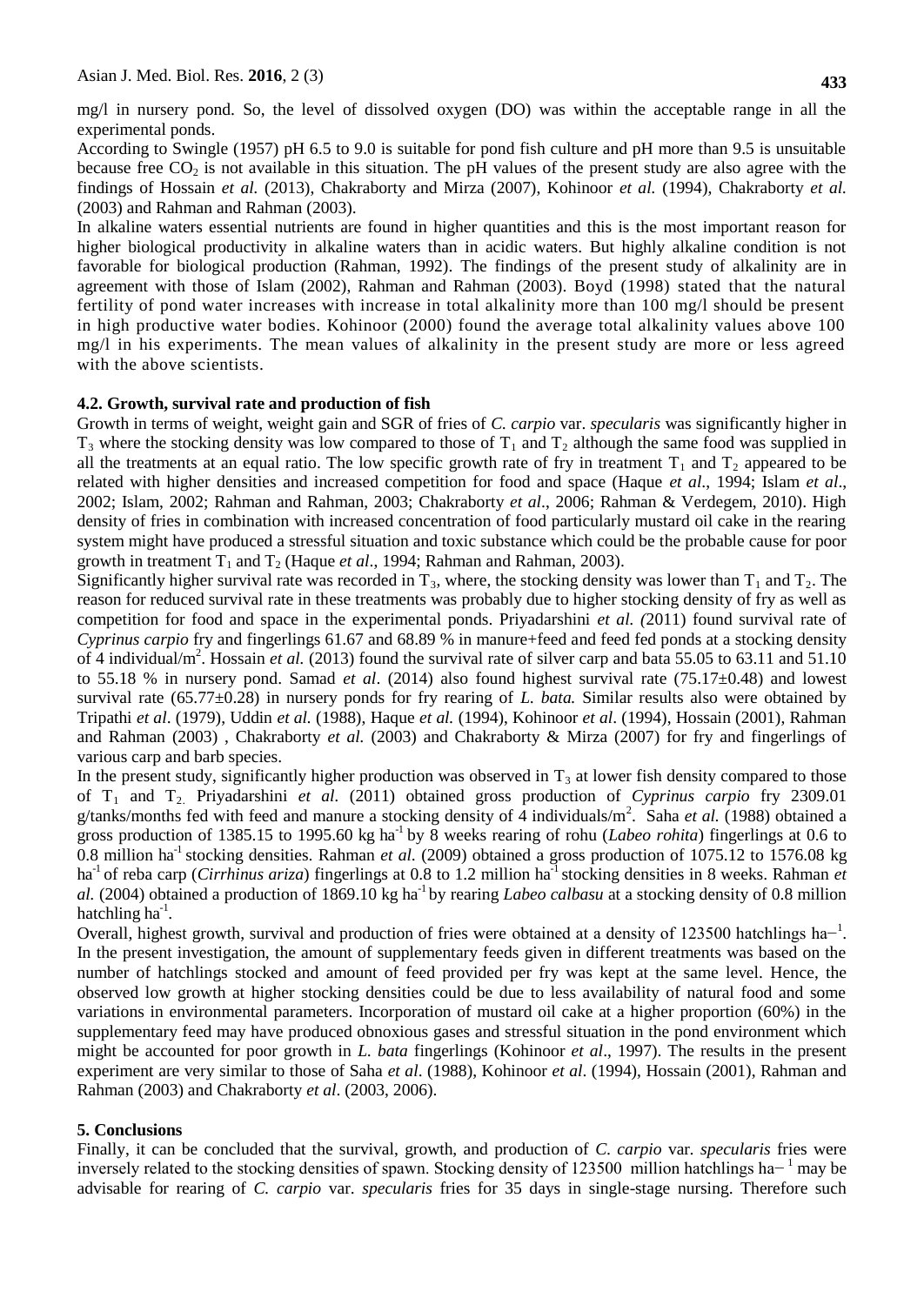research work will generate information to help subsistence and commercial farmers to increase more production in polyculture.

#### **Acknowledgements**

We express our gratitude to Department of Fisheries, Rajshahi University, Bangladesh for the facilities provided to carry out this research work.

### **Conflict of interest**

None to declare.

### **References**

- Azad MA K, M R Rahman, Z Rahman, MA Kader, MM Haque, and MJ Alam, 2004. Polyculture of carp, tilapia and pangas using low cost inputs. Pak. J. Biol. Sci., **7**: 1918-1926.
- Backiel T and ED Le Cren , 1967. Some density relationship for fish population parameters. In: S.D. Gerkings (Editor). The Biological Basic, of Fresheater Fish Populations. Blackwell Scientific Publication's. Oxford. 261-293.
- Boyd CE., 1998. Water quality for fish pond. Aquaculture Research and Development series no. 43. Auburn University, Alabama, USA. 37.
- Brett JR and TDD Groves, 1979. Physiological energetics In: W.S. Hoar, D.J.Randall and J.R. Brett (Editors). Fish physiology, Vol. III. Bioenergetics and Growth. Academic Press. New York, NY, 279-352.
- Brown ME, 1957. Experimental studies on growth. In: Brown, M.E. (Ed.), The Physiology of Fishes, Vol. I. Academic Press, New York, 361–400.
- Chakraborty B K and M J A Mirza, 2007. Effect of stocking density on survival and growth of endangered bata, *Labeo bata* (Hamilton–Buchanan) in nursery ponds. Aquaculture, 265:156-162.
- Chakraborty B, Miah MI, Mirza MJA and MAB Habib, 2003. Rearing and nursing of local sarpunti, *Puntius sarana* (Hamilton) at different stocking densities. Pak. J. Biol. Sci., 6: 797–800.
- Chakraborty BK, Miah MI, Mirza MJA and MAB Habib, 2006. Rearing and nursing of endangered sarpunti, *Puntius sarana* (Ham.) with tree supplementary feeds. J. Asiat. Soc. Bangladesh Sci., 32: 33–41.
- Davis GH, Bhuiyan AR and M Ammen, 1984. Fish production in managed farmers ponds with different feeding and stocking regimes. Proceedings of the  $\hat{\tau}^{\text{th}}$  seminar on maximum livestock production from minimum land. Department of Animal Science, BAU, Mymensingh. 111-129.
- DoF (Department of Fisheries), 2012. Sharonika, Jatio Matshya Saptaha-2012 (in Bengali), Department of Fisheries, Ministry of Fisheries and Livestock, Government of Peoples Republic of Bangladesh, 144.
- FAO, 2012. The State of World Aquaculture and Fisheries. Rome. 209.
- Haque MZ, MA Rahman and MM Hossain, 1993. Studies on the effect of stocking densities on the growth and survival of migral (*Cirrhinus mrigala*) fry in rearing ponds. Bangladesh J. Zool*.*, 21: 51–58.
- Haque Z, MA Rahman, MM Hossain and MA Rahman, 1994. Effect of stocking densities on the growth and survival of mirror carp, *Cyprinus carpio* var. *specularis* in rearing ponds. Bangladesh J. Zool., 22: 109–116.
- Hossain MI, S Ahmed, S Reza, MY Hossain, MN Islam, J Ara and R Islam, 2013. Effects of organic fertilizer and supplementary feeds on growth performance of silver carp (*Hypophthalmichthys molitrix*) and bata (*Cirrhinus reba*) fry in nursery ponds. International Journal of Research in Applied, Natural and Social Sciences*,* 1: 117-124.
- Hossain QZ, 2001. Induced breeding of the fish Cirrhinus reba by pituitary gland extract and survival of spawn in nursery ponds. J. Asiat. Soc. Bangladesh Sci., 27:205–213.
- Islam MS, 2002. Evaluation of supplementary feeds for semi intensive pond culture of Mahaseer, *Tor putitora* (Hamilton). Aquaculture, 212: 263–276.
- Islam MS, S Dewan, MG Hussain, MA Hossain and MA Mazid, 2002. Feed utilization and wastage in semiintensive pond culture of mahseer, *Tor putitora* (Ham.). Bangladesh J. Fish. Res., 6: 1–9.
- Kohinoor AHM, M Haque, MG Hussain and MV Gupta, 2000. Growth and survival of *Labeo rohita, Labeo bata* spawn in nursery ponds at different stocking densities. J. Asiat. Soc. Bangladesh Sci., 20: 65-72.
- Kohinoor AHM, MZ Haque, MG Hussain and MV Gupta, 1994. Growth and survival of Thai punti, *Puntius gonionotus* (Bleeker) spawn in nursery ponds at different stocking densities. J. Asiat. Soc. Bangladesh Sci*.,* 20: 65–72.
- Kohinoor AHM, MA Hossain and MG Hussain, 1997. Semi intensive culture and production cost of pabda (*Ompok pabda*) with rajputi (*Puntius gonionotus*) and mirror carp (Cyprinus carpio var. specularis) in mini ponds. Bangladesh J. Zool., 25: 129–133.